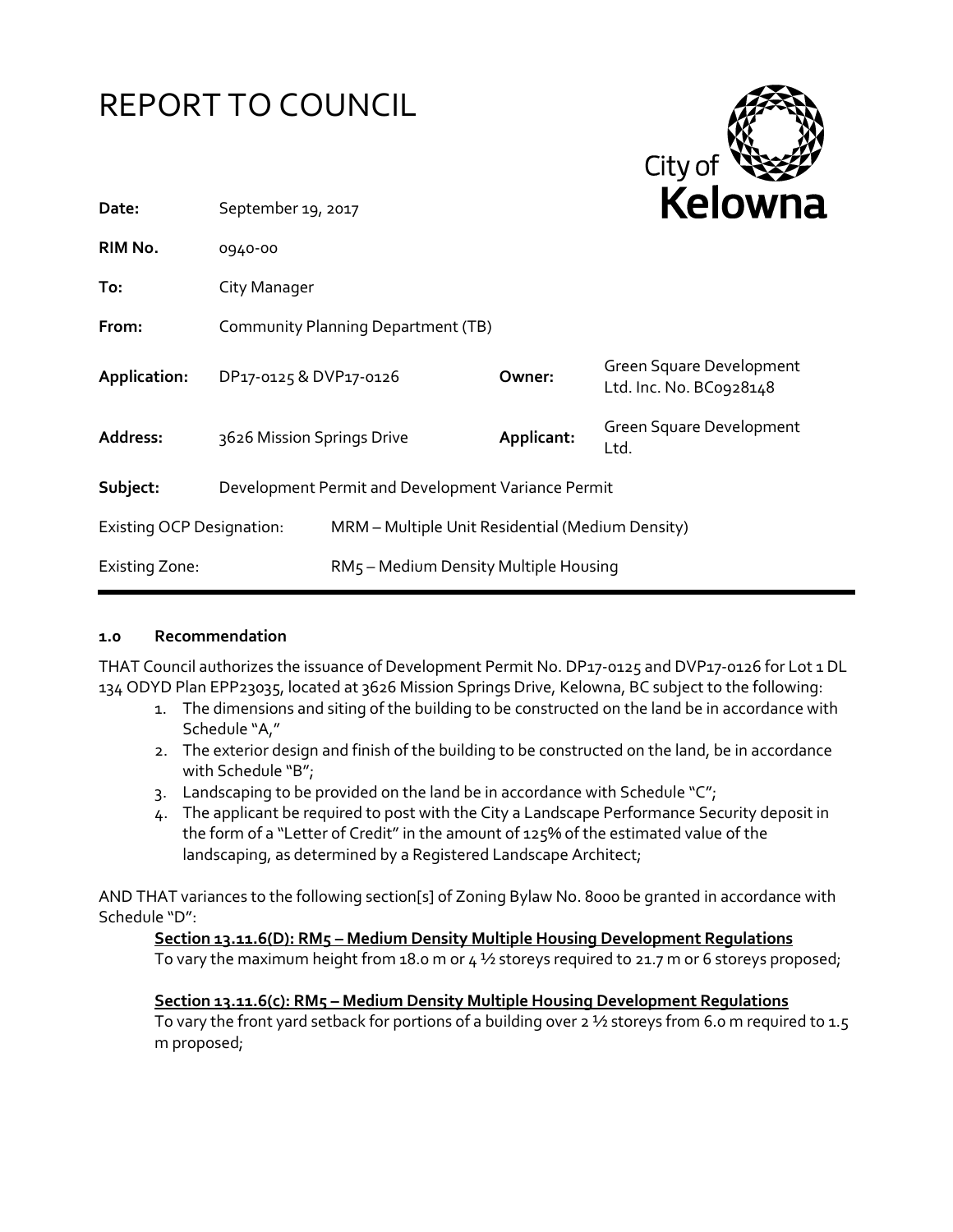# **Section 13.11.6(e): RM5 – Medium Density Multiple Housing Development Regulations**

To vary the side yard setback for portions of a building over 2 ½ storeys from 7.0 m required to 4.5 m proposed;

# **Section 8: Parking and Loading, Table 8.1: Parking Schedule**

To vary the required number of parking stalls from 209 stalls required to 198 stalls proposed;

AND THAT the applicant be required to complete the above noted conditions of Council's approval of the Development Permit and Development Variance Permit Application in order for the permits to be issued;

AND FURTHER THAT this Development Permit and Development Variance Permit is valid for two (2) years from the date of Council approval, with no opportunity to extend.

# **2.0 Purpose**

To consider a Development Permit for the form and character of a multi-family housing project; and to vary the minimum side yard setback from 7.0 m required to 4.5 m proposed, the minimum front yard setback from 6.0 m required to 1.5 m proposed, minimum parking requirements from 209 stalls required to 198 stalls proposed, and to vary the maximum height from 18.0 m or 4.5 storeys required to 21.7 m or 6 storeys.

# **3.0 Community Planning**

Community Planning recommends support for the proposed Development Permit for the Form and Character and the associated variances for Phase 2 of the Green Square development. The subject property is located near the South Pandosy Urban Centre and is a suitable location for maximizing density in the RM5 zone. It is in close proximity to Casorso Elementary School, the future Casorso Park, transit along Gordon Drive and Lakeshore Road, and Rotary Beach Park. There are several other complementary RM5 – apartment housing projects in the neighbourhood. Phase 1 of the Green Square development is already completed and is located on the north and west sides of the subject property. It includes 56 2  $\frac{1}{2}$  storey townhomes.

The proposed built form takes the shape of ground-oriented townhomes that wrap around a parkade atgrade. Four buildings are situated on top of this common parkade oriented around a central outdoor amenity space. The site layout allows for ample outdoor space including a community garden, large balconies for the majority of the units, and rooftop amenity space on two of the buildings. The proposal meets the majority of the Official Community Plan Urban Design Guidelines for multi-family buildings including material selection, landscaping, and interaction between public and private spaces.

There are four (4) variances being requested by the applicant: i) side yard setback (south), ii) front yard setback (east), iii) height (to six storeys), and iv) parking reduction. The side yard and front yard setbacks relate to the provision of 3-bedroom at-grade townhouses that should result in a positive interface to the streetscape along Mission Springs Drive and the City's future Casorso Park. The height variance is due to the applicant's desire to maximize density on the site while reducing building footprint to provide increased open space. A taller building form allows the mass of the overall project to be broken into  $4$  thinner buildings reducing the potential horizontal massing of shorter, wider building. Finally, the applicant is proposing to reduce parking to 94% of the required amount. In order to mitigate this, the applicant has provided increased bicycle parking in secure bike rooms that also feature a maintenance area and bike wash. The applicants have also stated they will provide space for a car-share, which can reduce individual vehicle ownership and reduce parking requirements. Staff are recommending support for the proposed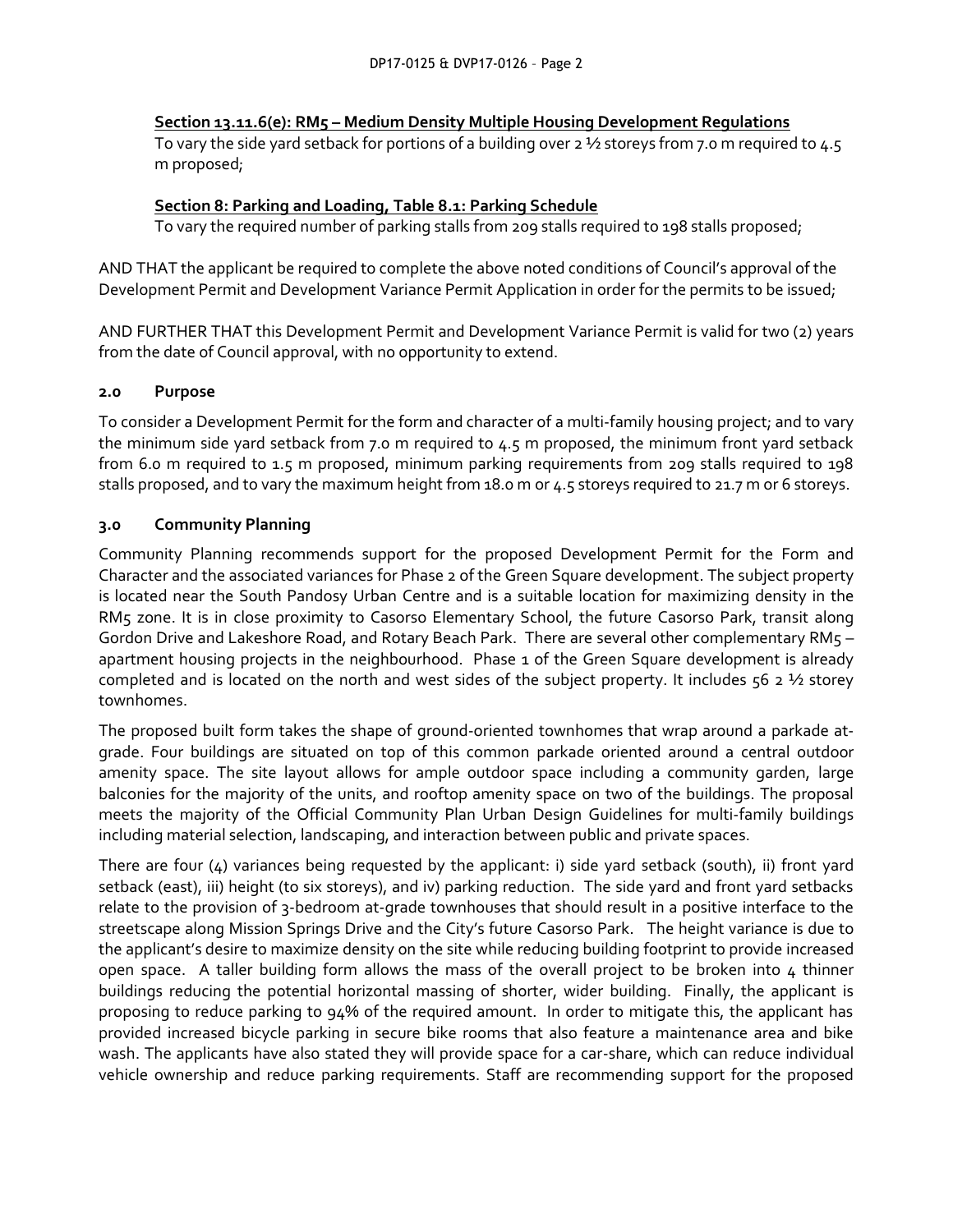parking variance as the mitigation efforts are deemed to be appropriate and the location of the project is close to transit routes.

# **4.0 Proposal**

### 4.1 Background

The subject property was created in 2011 when the City acquired 4.22 acres of land to the south for future community park space (Casorso Park), leaving a 5.95-acre parcel for future development. In 2012, the applicants submitted a proposed rezoning for the subject property. The initial submission made by the applicants was for RM4 – Transitional Low Density Housing for the entire site. Conceptual plans were provided that showed the entire development conforming with the RM4 zone which has a maximum height of 3 storeys. Through discussions with Staff at the time, it was determined that split zoning the property would be preferred and would promote a greater mix of housing types including ground-oriented townhome units and higher density apartments.

The applicant subsequently adjusted their application to amend the Official Community Plan and to Rezone the property RM3 – Low Density Multiple Housing, and RM5 – Medium Density Multiple Housing. The maximum height of RM3 is 3 storeys and the maximum height of RM5 is 4.5 storeys. In the Report to Council from January 10, 2012 Staff state that the layout of the split zone was selected to provide an acceptable level of transition between the existing neighbourhood to the north and the school site to the west while preserving an RM5 parcel fronting Mission Springs Drive.

A Council issued Development Permit was approved on July 10, 2012 for 56 three bedroom townhomes 2  $\frac{1}{2}$ storeys in height on the RM3 parcel. The height was selected to be sensitive to the single family neighbourhood to the north. That project is now fully built out and the applicant has come forward with a Development Permit and Development Variance Permit application for the RM5 portion of the site.

The Development Engineering Requirements that were established in 2012 as a function of the OCP Amendment and rezoning included a Servicing Agreement which required upgrades to Barnes Road and Mission Springs Drive to improve traffic flow and safety. The dedication and construction of Mission Springs Drive is included in this agreement and will be required as a function of this phase of the development.

# 4.2 Project Description

The application for the RM5 portion of the subject property features 141 units in a mix of housing types including one, two, and three bedroom units. A parkade podium sets the layout of the site, with townhome units wrapping around the exterior of the parkade and four buildings constructed on the podium. The buildings are arranged such that an outdoor central amenity area is provided for all residents of the development.

In pre-application meetings the applicant stated that the four buildings would have one 4 storey building, two 5 storey buildings, and one 6 storey building. However, in order to maximize Floor Area Ratio while preserving the central amenity space, the applicant has increased the heights to three 6 storey buildings and one 5 storey building. The buildings are designed to be tall and narrow in order to minimize massing and preserve ground level outdoor space. Each unit features a large balcony, and two of the buildings will have rooftop amenity space. A key component of this application is the large amount of outdoor amenity space provided for the residents.

All resident parking is provided in a parkade with several of the townhomes having direct access from the parkade to their unit. The parkade is shielded from public view by the townhomes that flank them. The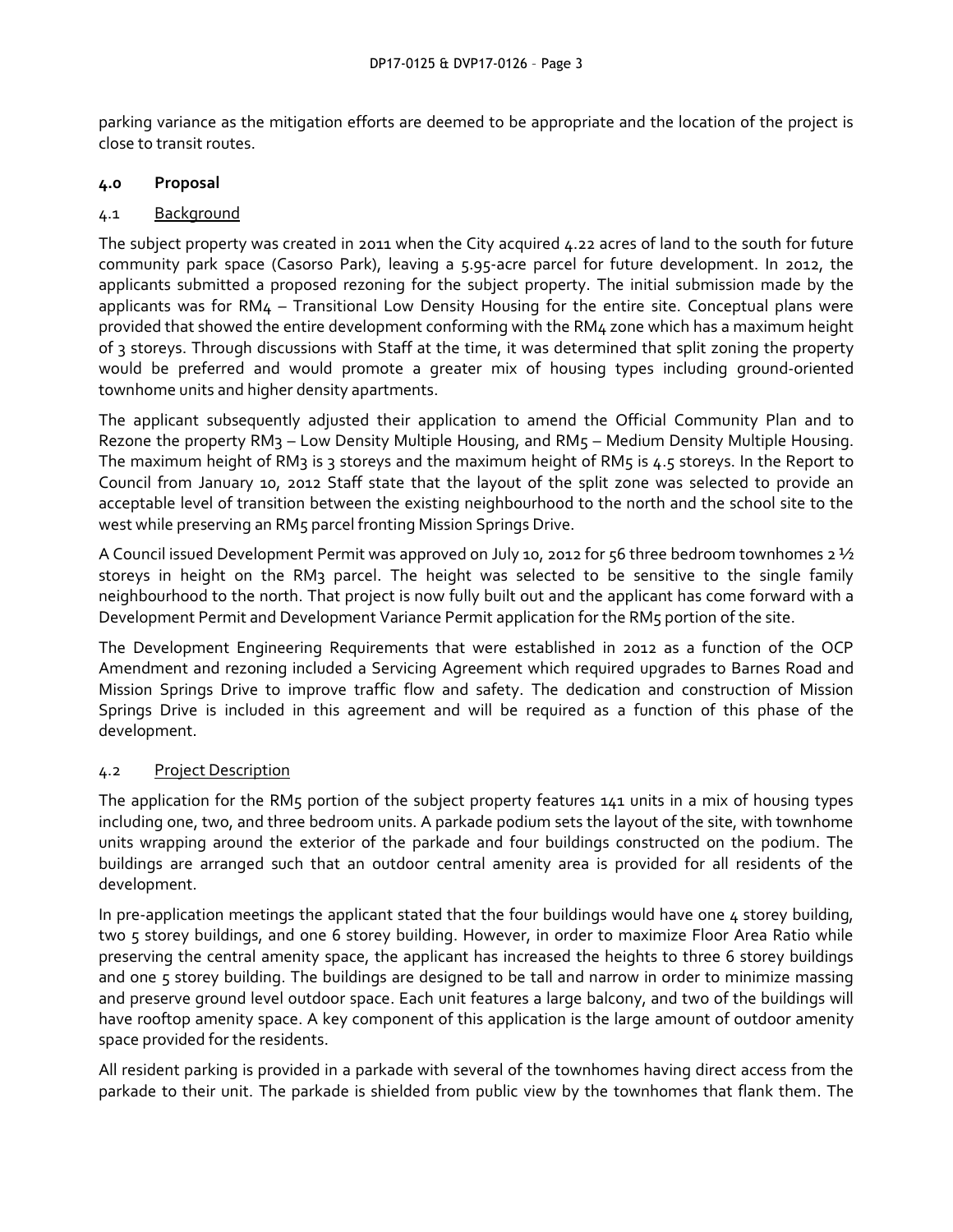units meet the OCP guideline of Ground-Oriented units as they provide 3 bedrooms and have a defined entrance on the ground floor. Visitor parking and loading is provided at grade, and portions of the parkade roof have been designed as a green roof, providing increased private outdoor space for the townhomes. Bicycle parking is achieved in common secure bicycle rooms that will include a maintenance and washing station.

The material is predominantly cement board in brown, blue, white, and wood grain appearance. Balconies feature glass railings, and windows and doors are scaled appropriately. The entrances to the townhomes are at grade, contributing to the ground-oriented feel and improving the pedestrian experience. The proposed project meets the majority of the Comprehensive Design Guidelines for multi-family as shown in Section 5.2 of this report.

# 4.3 Variances

The proposed development requires 4 variances to side yard setback (south), front yard setback (east), height, and parking. The setback variances predominantly apply to the townhomes that wrap around the complex and only apply to the third floor. Zoning Bylaw No. 8000 Section 13.11.6 (d) states that for portions of a building greater than 2 ½ storeys the front yard setback increases from 1.5 m to 6.0 m. Similarly, Section 13.11.6 (e) states that for portions of a building greater than  $2 \frac{1}{2}$  storeys the side yard setback increases from 4.5 m to 7.0 m. In order to maximize the living space of the townhomes on the east and south sides, the applicant requests a variance to the third storey setback to match the setbacks of the first and second storeys. Staff feel this variance is reasonable as it only applies to the third storey after which the four buildings are stepped back to meet the required setbacks. This allows 3 full bedrooms to be achieved in each of the townhomes by increasing the interior space.

The height variance to the tallest building is to vary the maximum height from 18.0 m or 4.5 storeys to 21.7 m or 6 storeys. The other three buildings feature heights of 20.1 m, 19.9 m, and 17.0 m. By increasing the height, the applicant is able to achieve more outdoor space both at grade and on the podium level rather than having shorter, wider buildings which would have a larger footprint. The taller thinner buildings also allow potential for view corridors through the site.

The final variance relates to the provision of parking. Based on the unit count, 209 parking stalls are required and the applicant has proposed 198 stalls (94% of required parking). In order to mitigate this, the applicant has provided increased bicycle parking in secure bike rooms that also feature a maintenance area and bike wash. The applicants have also stated they will provide space for a car-share, which can reduce individual vehicle ownership and reduce parking requirements.

# 4.4 Site Context

The property is located between Gordon Drive and Lakeshore Drive, north of Casorso Road. It is approximately a 500 m walk to the edge of the nearby South Pandosy Urban Centre. Amenities in the area include Casorso Elementary School, Mission Recreation Park, Lakeshore Road Active Transportation Corridor and Rotary Beach Park. The walk Score of the property is 34, meaning it is a car-dependent site, and the Transit Score is 37 meaning there are some public transportation options.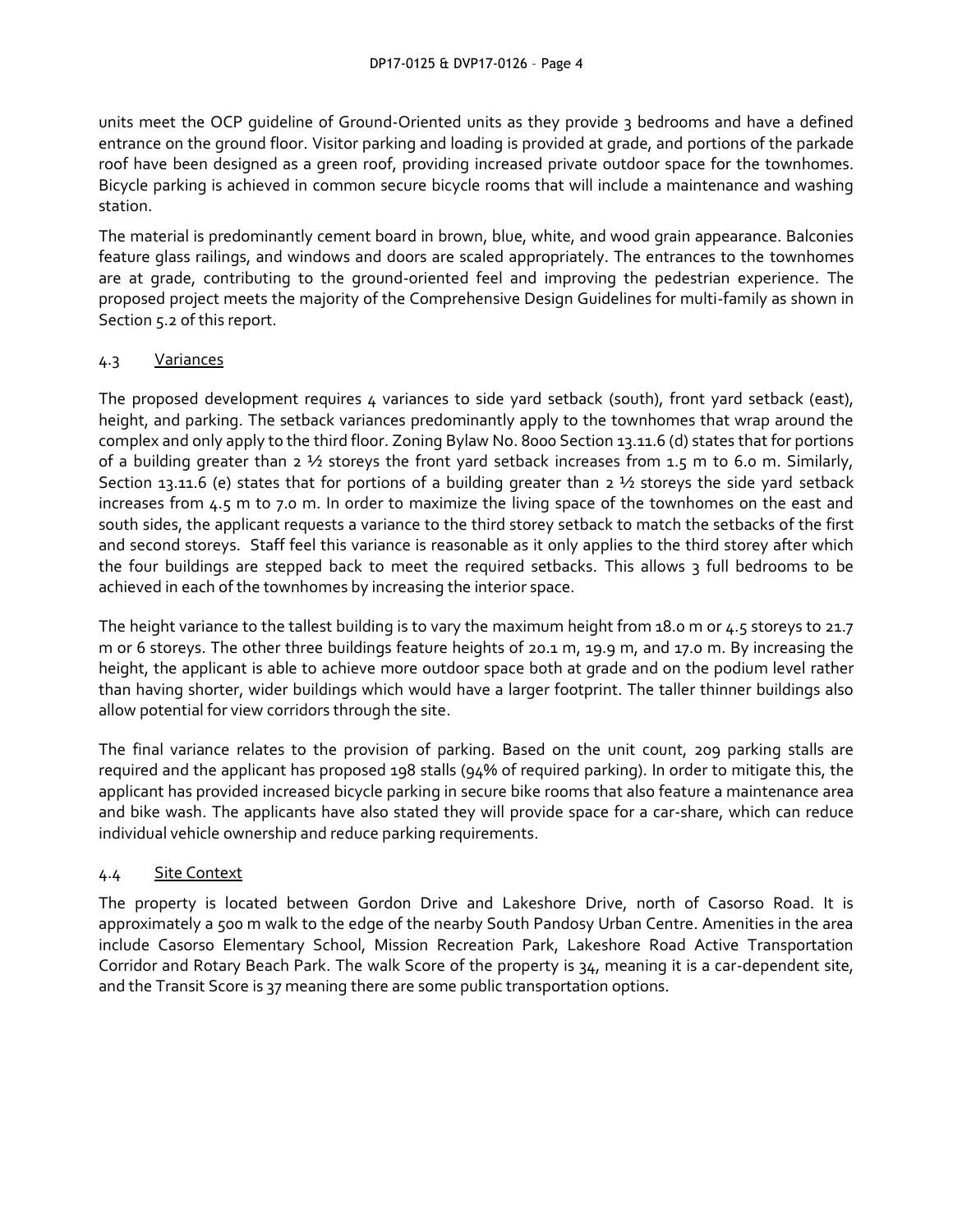Specifically, adjacent land uses are as follows:

| Orientation | Zoning                                 | <b>Land Use</b>           |
|-------------|----------------------------------------|---------------------------|
| North       | RU2 - Medium Lot Housing               | Single Family Residential |
| East        | RM5 - Medium Density Multiple Housing  | Multi-Family Residential  |
| South       | A1 - Agriculture                       | Casorso Park              |
| West        | P2 - Educational & Minor Institutional | Casorso Elementary        |

# **Subject Property Map:** 3626 Mission Springs Drive

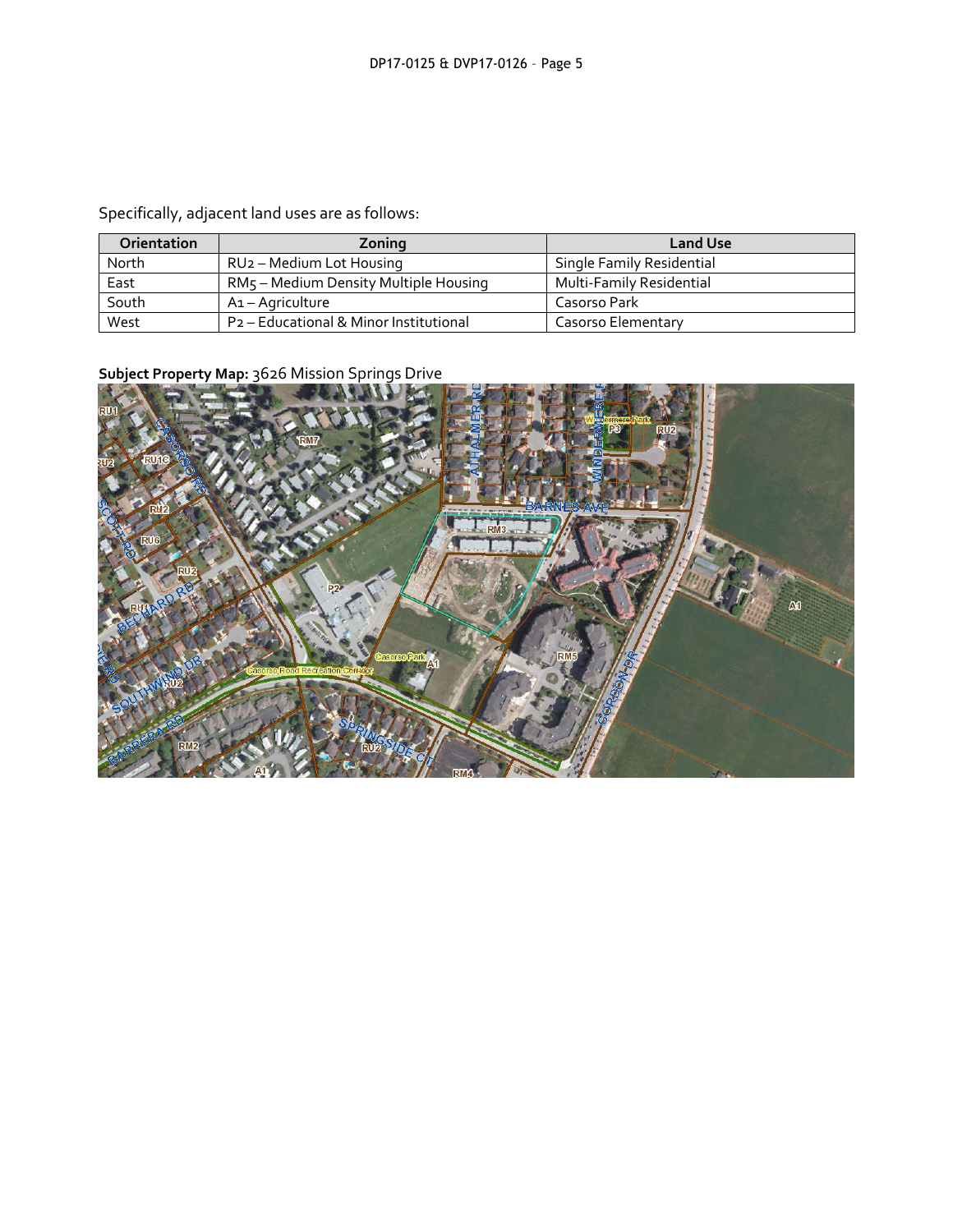#### 4.5 **Zoning Analysis Table**

| <b>Zoning Analysis Table</b>                          |                                                                 |                                               |  |  |
|-------------------------------------------------------|-----------------------------------------------------------------|-----------------------------------------------|--|--|
| <b>CRITERIA</b>                                       | <b>RM5 ZONE REQUIREMENTS</b>                                    | <b>PROPOSAL</b>                               |  |  |
| <b>Development Regulations</b>                        |                                                                 |                                               |  |  |
| Floor Area Ratio                                      | 1.2                                                             | 1.19                                          |  |  |
| Site Coverage of Buildings                            | 50%                                                             | 43%                                           |  |  |
| Site Coverage of Buildings,<br>Driveways, and Parking | 60%                                                             | 50%                                           |  |  |
| Height                                                | 18.0 m or 4.5 storeys                                           | 21.7 m or 6 storeys $\bullet$                 |  |  |
| Side Yard (north)                                     | 4.5 m & 7.0 m (over 2 1/2 storeys)<br>Part of existing RM3 site |                                               |  |  |
| Front Yard (east)                                     | 1.5 m & 6.0 m (over 2 1/2 storeys)                              | $1.5 \text{ m}$ <sup><math>\odot</math></sup> |  |  |
| Rear Yard (west)<br>9.0 <sub>m</sub>                  |                                                                 | Part of existing RM3 site                     |  |  |
| Side Yard (south)                                     | 4.5 m & 7.0 m (over 2 1/2 storeys)                              | 4.5 m $\bullet$                               |  |  |
| <b>Other Regulations</b>                              |                                                                 |                                               |  |  |
| Minimum Parking Requirements                          | 209 stalls (including 20 visitor)                               | 198 stalls $\Theta$                           |  |  |
| <b>Full Size</b>                                      | Minimum 50%                                                     | 101 stalls or 51%                             |  |  |
| Medium & Compact                                      | Maximum 50%                                                     | 97 stalls or 49%                              |  |  |
| <b>Bicycle Parking Class I</b>                        | 72 Spaces                                                       | 184 spaces                                    |  |  |
| <b>Bicycle Parking Class II</b><br>15 spaces          |                                                                 | 32 spaces                                     |  |  |
| Private Open Space                                    | $2,960.0 \text{ m}^2$                                           | $4,287.6$ m <sup>2</sup>                      |  |  |
| Loading Space                                         | Not Required                                                    | 2 spaces                                      |  |  |

**O** Indicates a requested variance to City of Kelowna Zoning Bylaw No. 8000 Section 13.11.6.c to vary the maximum height from 18.0 m or 4 ½ storeys required to 21.7 m or 6 storeys proposed.

 Indicates a requested variance to City of Kelowna Zoning Bylaw No. 8000 Section 13.11.6.d to vary the front yard setback for portions of a building over 2 ½ storeys from 6.0 m required to 1.5m proposed.

 Indicates a requested variance to City of Kelowna Zoning Bylaw No. 8000 Section 13.11.6.e. to vary the side yard setback for portions of a building over  $2\frac{1}{2}$  storeys from 7.0 m to 4.5 m.

 Indicates a requested variance to City of Kelowna Zoning Bylaw No. 8000 Section 8: Parking and Loading, Table 8.1 Parking Schedule from 209 stalls required to 198 stalls proposed.

#### **5.0 Current Development Policies**

#### 5.1 Kelowna Official Community Plan (OCP)

#### **Development Process**

1

**Compact Urban Form.**<sup>1</sup> Develop a compact urban form that maximizes the use of existing infrastructure and contributes to energy efficient settlement patterns. This will be done by increasing densities (approximately 75 - 100 people and/or jobs located within a 400 metre walking distance of transit stops is required to support the level of transit service) through development, conversion, and re-development within Urban Centres (see Map 5.3) in particular and existing areas as per the provisions of the Generalized Future Land Use Map 4.1.

 $^1$  City of Kelowna Official Community Plan, Policy 5.2.3 (Development Process Chapter).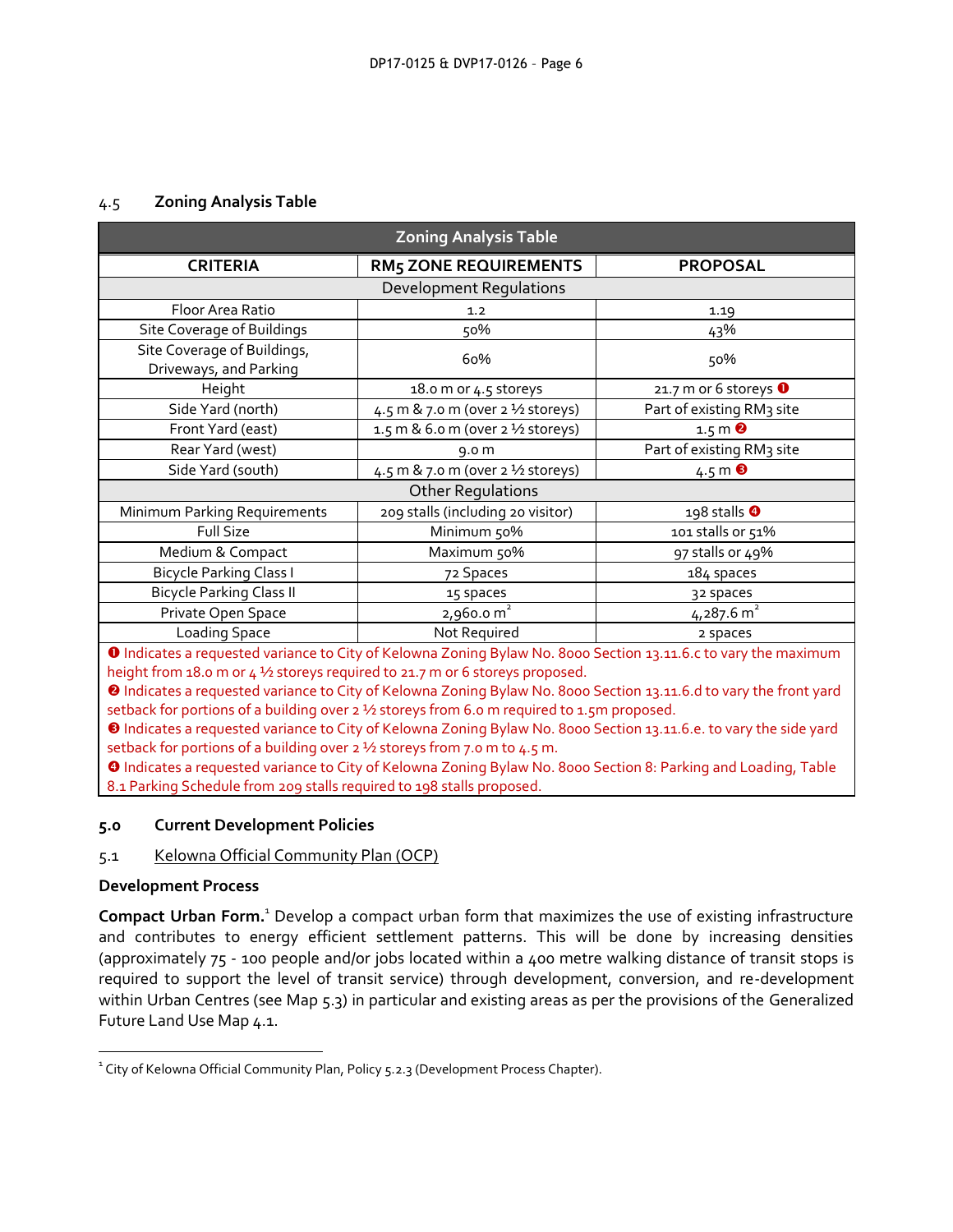Ground-Oriented Housing.<sup>2</sup> Encourage all multiple-unit residential buildings in neighbourhoods with schools and parks to contain ground-oriented units with 2 or more bedrooms so as to provide a family housing choice within the multi-unit rental or ownership markets.

#### 5.2 Development Permit Guidelines

#### *Comprehensive Development Permit Area – Multi-Family*

Consideration has been given to the following guidelines as identified in Section 14.A. of the City of Kelowna Official Community Plan relating to Comprehensive Development Permit Areas:

| <b>COMPREHENSIVE DEVELOPMENT PERMIT AREA</b>                                                                 | <b>YES</b>   | <b>NO</b> | N/A |
|--------------------------------------------------------------------------------------------------------------|--------------|-----------|-----|
| <b>Authenticity and Regional Expression</b>                                                                  |              |           |     |
| Do landscaping and building form convey a character that is distinct to Kelowna and<br>the Central Okanagan? | $\checkmark$ |           |     |
| Are materials in keeping with the character of the region?                                                   |              |           |     |
| Are colours used common in the region's natural landscape?                                                   |              |           |     |
| Does the design provide for a transition between the indoors and outdoors?                                   |              |           |     |
| Context                                                                                                      |              |           |     |
| Does the proposal maintain the established or envisioned architectural character of<br>the neighbourhood?    | $\checkmark$ |           |     |
| Does interim development consider neighbouring properties designated for more<br>intensive development?      |              |           |     |
| Are façade treatments facing residential areas attractive and context sensitive?                             | ✓            |           |     |
| Are architectural elements aligned from one building to the next?                                            |              |           |     |
| For exterior changes, is the original character of the building respected and<br>enhanced?                   |              |           |     |
| Is the design unique without visually dominating neighbouring buildings?                                     | ✓            |           |     |
| For developments with multiple buildings, is there a sense of architectural unity and<br>cohesiveness?       |              |           |     |
| <b>Relationship to the Street</b>                                                                            |              |           |     |
| Do buildings create the desired streetscape rhythm?                                                          |              |           |     |
| Are parkade entrances located at grade?                                                                      |              |           |     |
| For buildings with multiple street frontages, is equal emphasis given to each<br>frontage?                   |              |           |     |
| <b>Massing and Height</b>                                                                                    |              |           |     |
| Does the design mitigate the actual and perceived mass of buildings?                                         |              |           |     |

<sup>&</sup>lt;sup>2</sup> City of Kelowna Official Community Plan, Policy 5.23.1 (Development Process Chapter)

1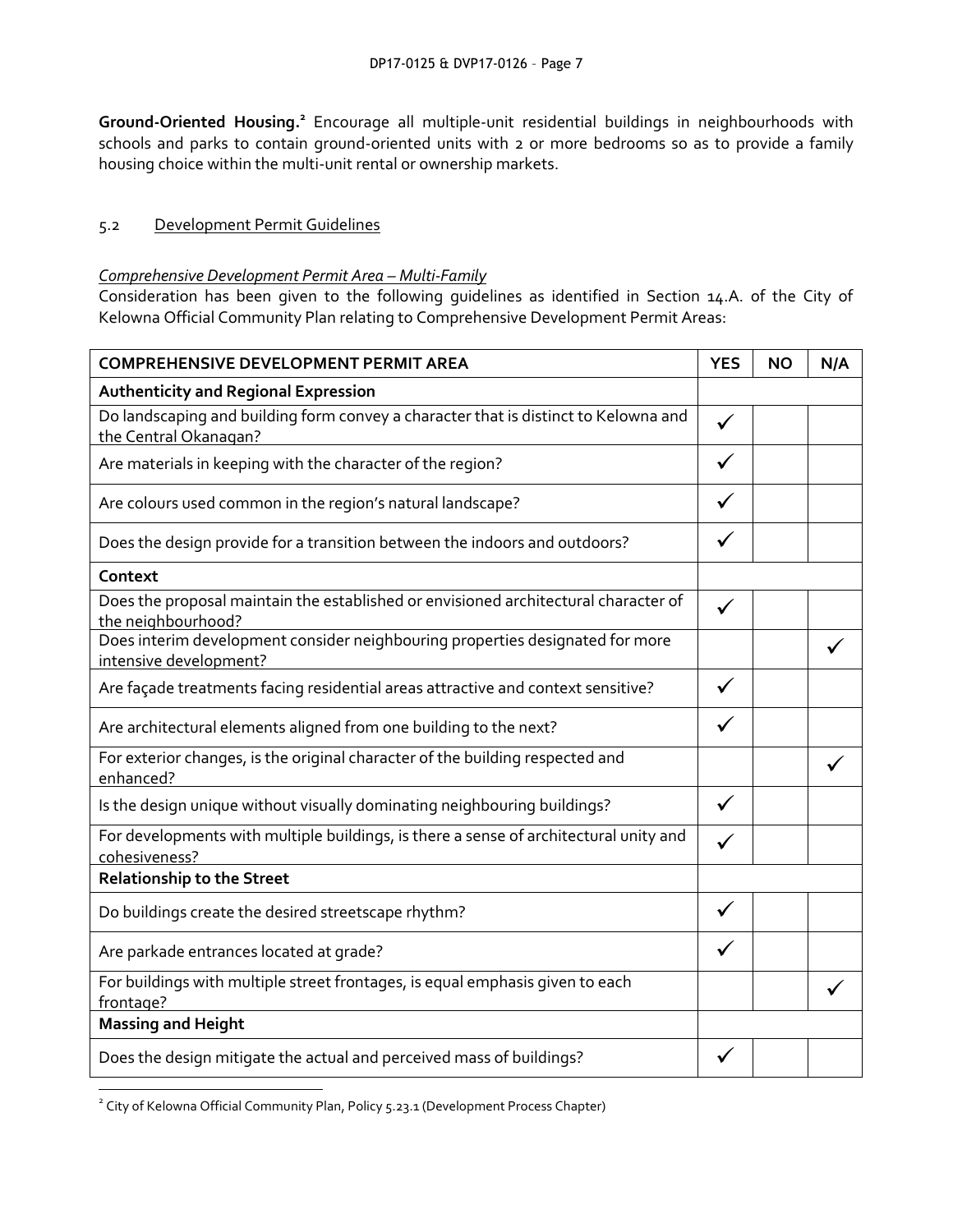| <b>COMPREHENSIVE DEVELOPMENT PERMIT AREA</b>                                                                                   |              | <b>NO</b> | N/A |
|--------------------------------------------------------------------------------------------------------------------------------|--------------|-----------|-----|
| Does the height consider shading and view impacts for neighbouring properties and                                              | $\checkmark$ |           |     |
| transition to less intensive areas?<br><b>Human Scale</b>                                                                      |              |           |     |
|                                                                                                                                |              |           |     |
| Are architectural elements scaled for pedestrians?                                                                             | ✓            |           |     |
| Are façades articulated with indentations and projections?                                                                     |              |           |     |
| Are top, middle and bottom building elements distinguished?                                                                    | ✓            |           |     |
| Do proposed buildings have an identifiable base, middle and top?                                                               | $\checkmark$ |           |     |
| Are building facades designed with a balance of vertical and horizontal proportions?                                           | $\checkmark$ |           |     |
| Are horizontal glazed areas divided into vertically proportioned windows separated<br>by mullions or building structures?      | ✓            |           |     |
| Does the design incorporate roof overhangs and the use of awnings, louvers,<br>canopies and other window screening techniques? |              |           |     |
| Is the visual impact of enclosed elevator shafts reduced through architectural<br>treatments?                                  |              |           |     |
| <b>Exterior Elevations and Materials</b>                                                                                       |              |           |     |
| Are buildings finished with materials that are natural, local, durable and appropriate<br>to the character of the development? | $\checkmark$ |           |     |
| Are entrances visually prominent, accessible and recognizable?                                                                 |              |           |     |
| Are higher quality materials continued around building corners or edges that are<br>visible to the public?                     | ✓            |           |     |
| Are a variety of materials used to create contrast, enhance the pedestrian                                                     |              |           |     |
| environment and reduce the apparent mass of a building?                                                                        |              |           |     |
| Are elements other than colour used as the dominant feature of a building?                                                     | ✓            |           |     |
| <b>Public and Private Open Space</b>                                                                                           |              |           |     |
| Does public open space promote interaction and movement through the site?                                                      |              |           |     |
| Are public and private open spaces oriented to take advantage of and protect from<br>the elements?                             |              |           |     |
| Is there an appropriate transition between public and private open spaces?                                                     |              |           |     |
| Are amenities such as benches, garbage receptacles, bicycle stands and community<br>notice boards included on site?            |              |           |     |
| <b>Site Access</b>                                                                                                             |              |           |     |
| Is the safe and convenient movement of pedestrians prioritized?                                                                |              |           |     |
| Are alternative and active modes of transportation supported through the site<br>design?                                       |              |           |     |
| Are identifiable and well-lit pathways provided to front entrances?                                                            |              |           |     |
| Do paved surfaces provide visual interest?                                                                                     |              |           |     |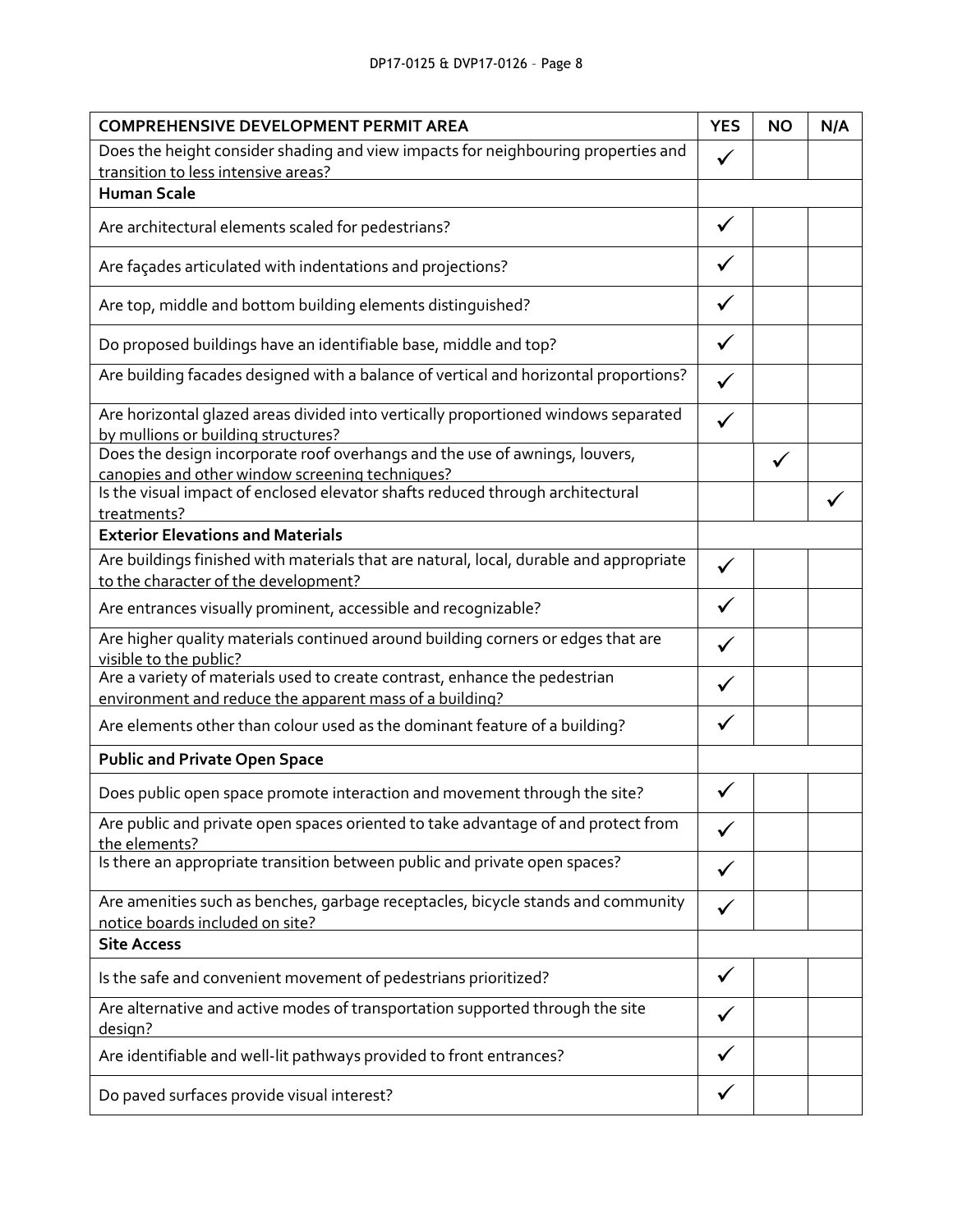# DP17-0125 & DVP17-0126 – Page 9

| <b>COMPREHENSIVE DEVELOPMENT PERMIT AREA</b>                                                                                                                 | <b>YES</b>   | <b>NO</b> | N/A |
|--------------------------------------------------------------------------------------------------------------------------------------------------------------|--------------|-----------|-----|
| Is parking located behind or inside buildings, or below grade?                                                                                               |              |           |     |
| Are large expanses of parking separated by landscaping or buildings?                                                                                         |              |           |     |
| Are vehicle and service accesses from lower order roads or lanes?                                                                                            |              |           |     |
| Do vehicle and service accesses have minimal impact on the streetscape and public<br>views?                                                                  | $\checkmark$ |           |     |
| Is visible and secure bicycle parking provided in new parking structures and parking<br>lots?                                                                |              |           |     |
| Decks, Balconies, Rooftops and Common Outdoor Amenity Space                                                                                                  |              |           |     |
| Are decks, balconies or common outdoor amenity spaces provided?                                                                                              | $\checkmark$ |           |     |
| Does hard and soft landscaping enhance the usability of decks, balconies and<br>outdoor amenity spaces?                                                      |              |           |     |
| Are large flat expanses of roof enhanced with texture, colour or landscaping where<br>they are visible from above or adjacent properties?                    |              |           |     |
| <b>Amenities, Ancillary Services and Utilities</b>                                                                                                           |              |           |     |
| Are loading, garage, storage, utility and other ancillary services located away from<br>public view?                                                         | ✓            |           |     |
| Are vents, mechanical rooms / equipment and elevator penthouses integrated with<br>the roof or screened with finishes compatible with the building's design? |              |           |     |
| Landscape Development and Irrigation Water Conservation                                                                                                      |              |           |     |
| Does landscaping:                                                                                                                                            |              |           |     |
| Compliment and soften the building's architectural features and mitigate<br>$\bullet$<br>undesirable elements?                                               | ✓            |           |     |
| Maintain the dominant pattern of landscaping along the street and<br>$\bullet$<br>surrounding properties?                                                    |              |           |     |
| Enhance the pedestrian environment and the sense of personal safety?                                                                                         |              |           |     |
| Screen parking areas, mechanical functions, and garbage and recycling<br>areas?                                                                              |              |           |     |
| Respect required sightlines from roadways and enhance public views?                                                                                          |              |           |     |
| Retain existing healthy mature trees and vegetation?                                                                                                         |              |           |     |
| Use native plants that are drought tolerant?                                                                                                                 | ✓            |           |     |
| Define distinct private outdoor space for all ground-level dwellings?                                                                                        |              |           |     |
| Do any fences and retaining walls create visual interest and enhance the pedestrian<br>environment?                                                          |              |           |     |
| Do parking lots have one shade tree per four parking stalls?                                                                                                 |              |           |     |
| Are the site layout, services and amenities easy to understand and navigate?                                                                                 |              |           |     |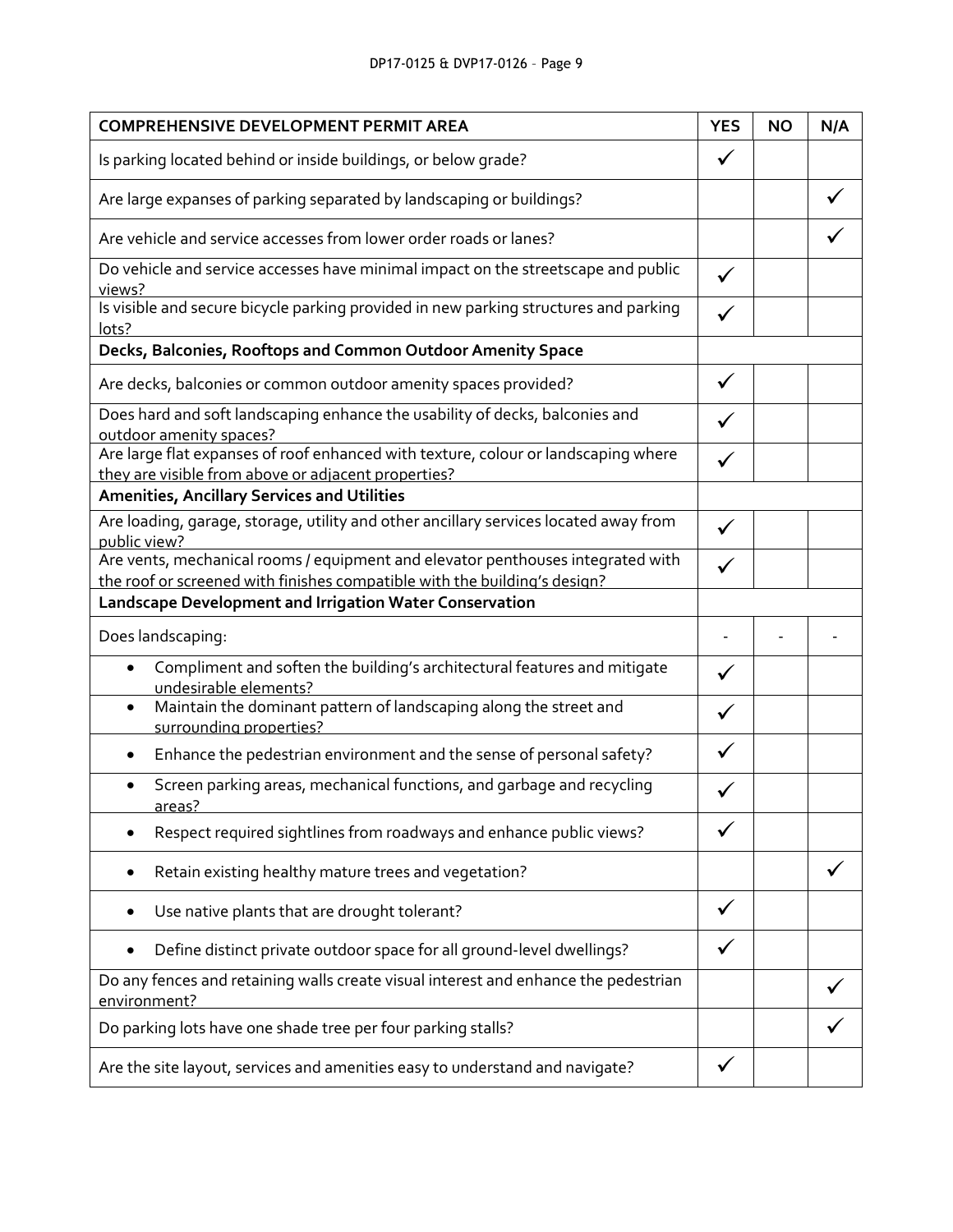# **6.0 Technical Comments**

# 6.1 Building & Permitting Department

- Development Cost Charges (DCC's) are required to be paid prior to issuance of any Building Permit(s).
- Placement permits are required for any sales or construction trailers that will be on site. The location(s) of these are to be shown at time of development permit application.
- HPO (Home Protection Office) approval or release is required at time of Building Permit application.
- Requirements of the City of Kelowna fire prevention regulations bylaw No. 10760 for buildings 6 stories and greater are to be shown on the building permit drawings. Please add these to the requirements outlined in BCBC 3.2.6 for High Buildings
- A Structural, Mechanical and Code Analysis peer review may be required at time of building permit application
- Fire resistance ratings are required for storage, janitor and/or garbage enclosure room(s) / area(s). The drawings submitted for building permit is to clearly identify how this rating will be achieved and where these area(s) are located.
- A Hoarding permit is required and protection of the public from the staging area and the new building area during construction. Location of the staging area and location of any cranes should be established at time of DP.
- Dewatering & Shoring plans must be provided to the Engineering Department for approval.
- Fire Department access to site, turn a rounds requirement for equipment, travel distance from the truck access to the front doors of the units and private hydrant locations if required are too be verified with Kelowna Fire Department. The Fire truck is required to be able to drive up to access the front door within a range of 3 meters to 15 meters on an unobstructed hard surface path. Distance from the building to the outside garbage collection area is to be reviewed with the Fire Department
- A Building Code analysis is required for the structure at time of building permit applications, but the following items may affect the form and character of the building(s):
	- o Any alternative solution must be accepted by the Chief Building Inspector prior to the release of the Building Permit.
	- o Location, Heights, Colors of mechanical systems and the required screening are to be determined at time of DP
	- o Any security system that limits access to exiting needs to be addressed in the code analysis by the architect.
	- $\circ$  Handicap Accessibility to the main floor levels to be provided, ramps may be required.
	- o Hard surfaced paths leading from the egress stairwells to a safe area are to be clearly defined as part of the DP
	- o Access to the roofs are required per NFPA and guard rails may be required and should be reflected in the plans if required.
	- o Single exit units are required to have a second exit if the single exit proposed is higher than 1.5 meters above the adjacent ground level BCBC 3.3.4.4. (3)
	- $\circ$  The terrace / roof top areas require a secondary means of egress as per BCBC 3.3.1.3. (2)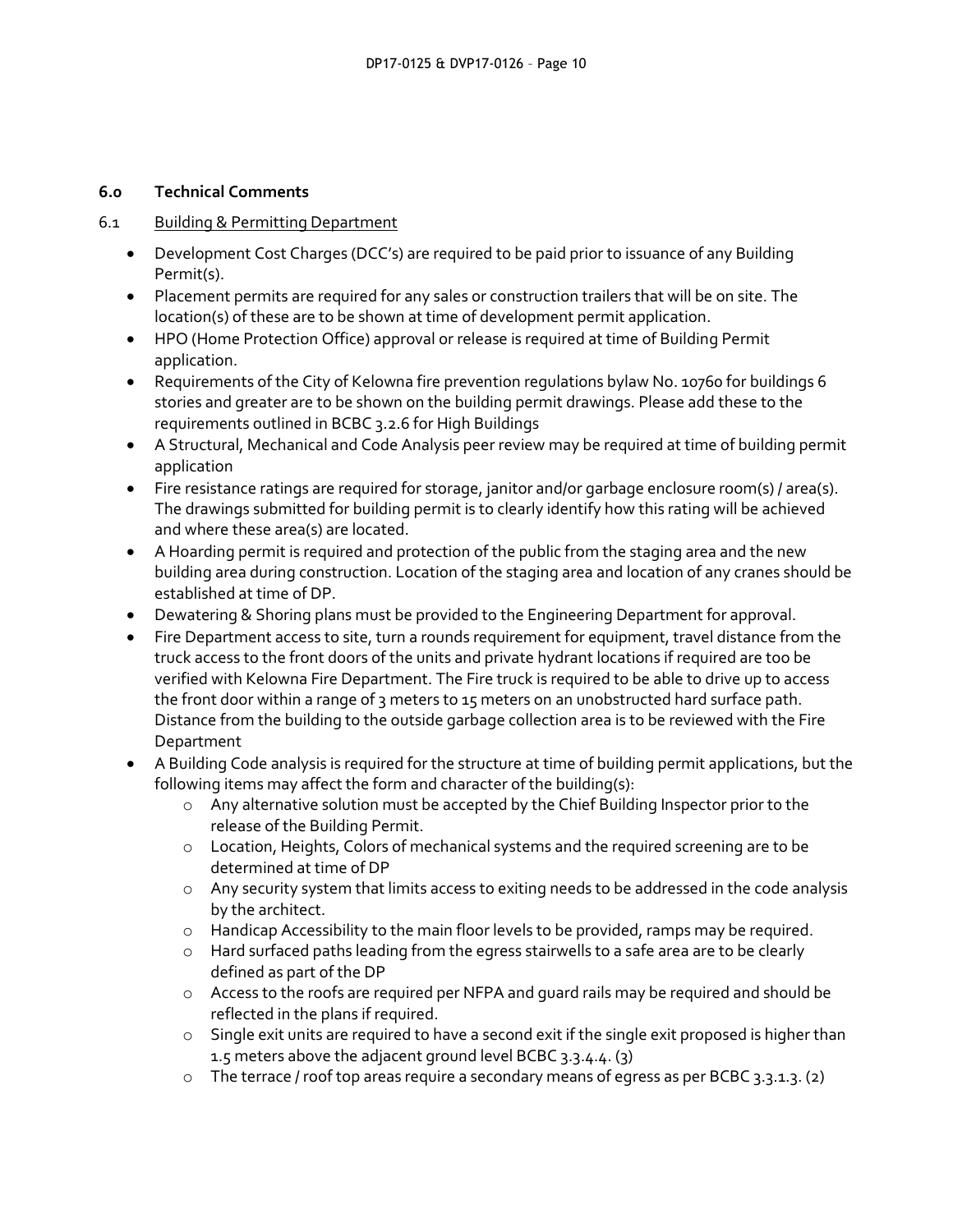- o Vestibules are required between suites and parking areas and are to be air pressurized spaces which may require a rated horizontal shaft. BCBC 3.3.5.7. (4)
- $\circ$  The elevator lobbies should be separated from the exit stair shafts per BCBC 3.4.4.1 (1)
- o Entry level units appear to have the potential of lock off suites designed within
- o Green roof design will require schedules and design by the building envelope consultant.
- A Geotechnical report is required to address the sub soil conditions and site drainage at time of building permit application. Minimum building elevations are required to be established prior to the release of the Development Permit. If a soil removal or deposit permit is required, this must be provided at time of Development Permit application.
- We strongly recommend that the developer have his professional consultants review and prepare solutions for potential impact of this development on adjacent properties. Any damage to adjacent properties is a civil action which does not involve the city directly. The items of potential damage claims by adjacent properties are items like settlement of foundations (preload), damage to the structure during construction, undermining & underpinning of existing foundation, additional snow drift on neighbour roofs, excessive noise from mechanical units, vibration damage during foundation preparation work, water infiltration systems, etc.
- Size and location of all signage to be clearly defined as part of the development permit. This should include the signage required for the building addressing to be defined on the drawings per the bylaws on the permit application drawings.
- An exit analysis is required as part of the code analysis at time of building permit application. The exit analysis is to address travel distances within the units and all corridors, number of required exits per area, door swing direction, handrails on each side of exit stairs, width of exits, spatial calculation for any windows in exit stairs, etc.
- Full Plan check for Building Code related issues will be done at time of Building Permit applications. Please indicate how the requirements of Radon mitigation and NAFS are being applied to this complex at time of permit application.

# 6.2 Development Engineering Department

Please see attached City of Kelowna Memorandum dated July 17, 2017

# 6.3 Fire Department

- Fire Department access is to be met as per BCBC 3.2.5. including the main entrance to be within 3- 15 metres from the closest access route. Building B appears to have a challenging access for a ladder truck with the road being constructed from reinforced turf. This will need to support the weight of the truck at 38,500KG.
- Construction fire safety plan is required to be submitted and reviewed prior to construction and updated as required. Template at Kelowna.ca
- Should a hydrant be required on this property it shall be operational prior to the start of construction and shall be deemed a private hydrant.
- This building shall be addressed off of the street it is accessed from.
- A fire safety plan as per section 2.8 BCFC is required at occupancy. The fire safety plan and floor plans are to be submitted for approval in AutoCAD Drawing format on a CD
- Approved Fire Department steel lock box acceptable to the fire dept. is required by the fire dept. entrance and shall be flush mounted.
- All requirements of the City of Kelowna Fire and Life Safety Bylaw 10760 shall be met for communications.
- Fire alarm system is to be monitored by an agency meeting the CAN/ULC S561 Standard.